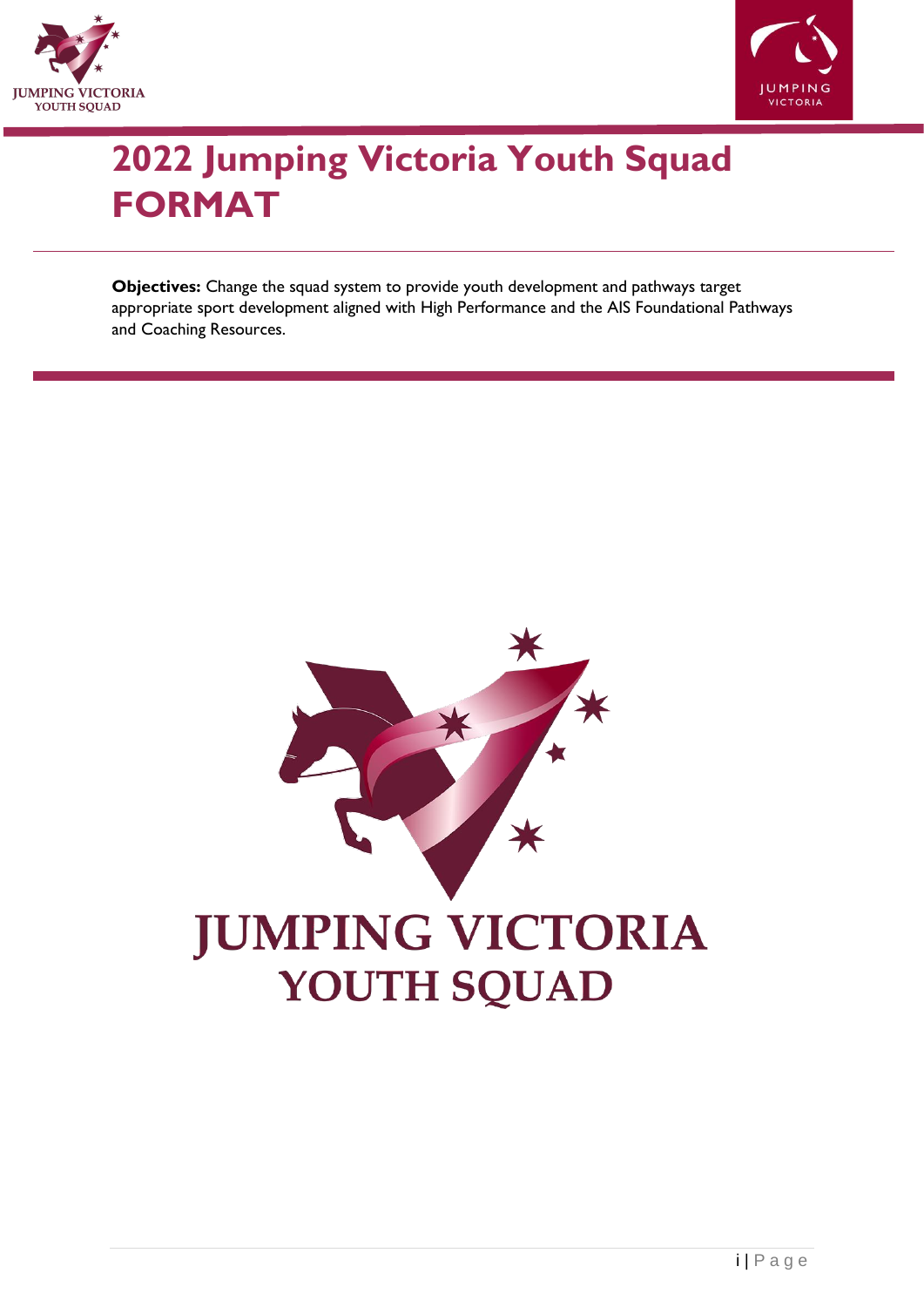



## <span id="page-1-0"></span>Table of Contents

## Contents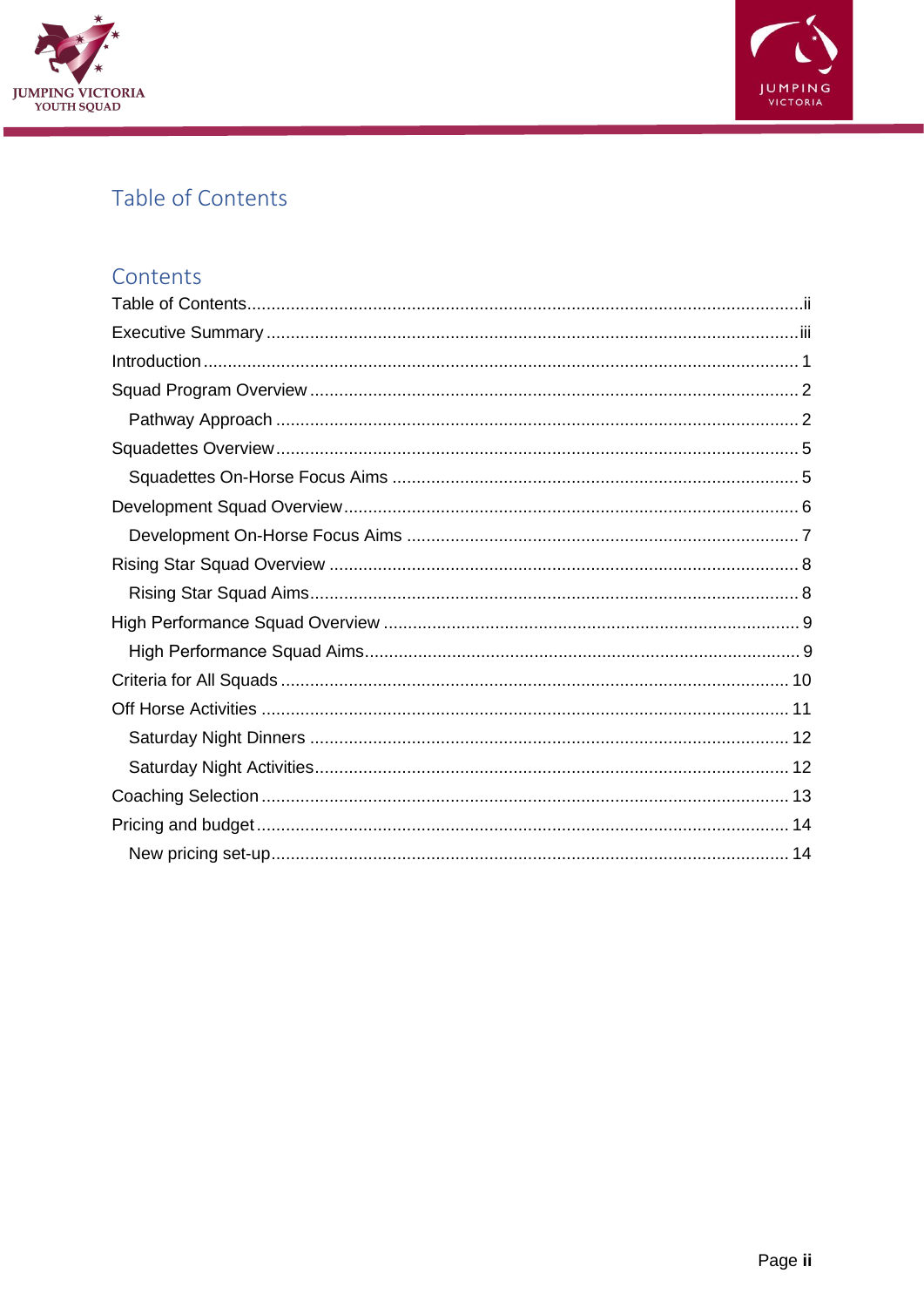



## <span id="page-2-0"></span>Executive Summary

The purpose of the Jumping Victoria Squads program restructure is to better align the program with a pathway to high-performance and to encourage development that better aligns with the discipline of Jumping. The recent Pathway to High-Performance project highlighted the need for a more structured pathway for our junior athletes.

The current format of the squad program has been successful up to this point but the impact of COVID related setbacks has led to a major decrease in numbers over the previous 6 months. Before deciding to change aspects of the program, data is needed to confirm decisions are being made in the interest of the participants taking into account. A squad survey was created to seek input from the broader Jumping community of the direction of the program moving into 2022.

The new squad format will follow the similar structure of squads past but with an emphasis on key areas. The new format proposals a change to the squad levels and abandon the current format of Development 1, Development 2, Development 3 & Development 4

The new format has overall development squads where riders are placed with coaches and into groups with other riders of the same ability. This allows all riders to spend multiple years within the development squads before potentially entering into the Rising Star and High Performance Squad if their scores coincide with the criteria. The coaches selected for the development squad section need to be capable of coaching from 80cm-1.15m with riders placed in groups to ensure they are coached at the correct height.

A structured criterion to reach Rising Star and High Performance Squad has been creating and will be enforced ensuring only the best athletes in Jumping can reach these heights. The High Performance Squad will also have rotational coaches in 2022 with some of the best coaches in Victoria attending each weekend.

The development squad groups will also have rotational coaches throughout the year with riders moving between coaches throughout the year. The rider will still have the same coach for a full weekend but might have a different coach the next squad weekend.

The increase in popularity of the Squadettes program has also meant the introduction of a Saturday and Sunday program. Squadettes riders will still only need to attend one day per squad but have the option of attending the Saturday or Sunday.

The new structure will still involve off-horse activities that strengthen the rider's knowledge of key off-horse topics and prepare them for High-Performance. The activities will switch around each squad to allow for riders to gain greater access to the programs.

All rider within the program will need to agree to an athlete's agreement upon registration that outlines their expected behaviour and commitment. This agreement is to be followed by members wanting to be apart of the program each year.

The new format will bring a different cost component with riders now spending less across the year to access the program. Those riders who pay a registration fee at the start of year will get a major discount per squad weekend.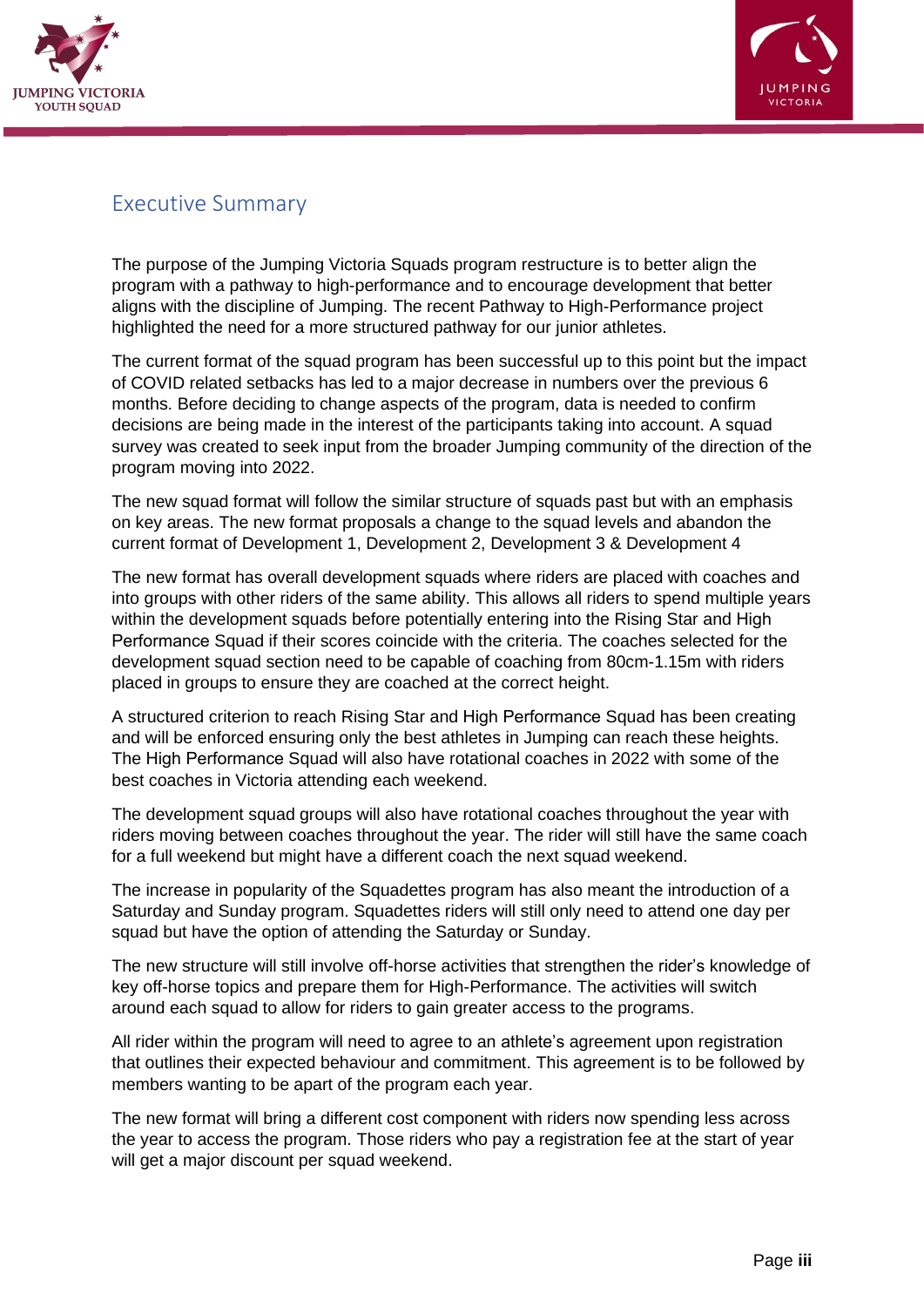



## <span id="page-3-0"></span>Introduction

The following document is a new proposal for the Jumping Victoria Squad program incorporating key survey data and an analytical approach to ensure the program caters adequately to our Children, Junior and Young Riders.

Each squad level is provided an overview including the aims and description of each level. The key to this program is the development of riders and new structure helps to align the development with the current pathway to high-performance document create by Equestrian Victoria in conjunction with Jumping Victoria.

The proposed squad format depicted in the graphic below showcases the need to remove unnecessary development squad barriers and allow rider grouping within squads as the main way to ensure riders are developing within the sport. Instead of putting an emphasis on dividing squads into levels, all riders are placed equally with emphasis on grouping riders with other at their level of capability.



This proposal has the squad program running four/five weekends a year with one rotational off-horse activities being conducted at each squad. The reintroduction of the Saturday night dinners will encourage riders to socialise together with a guest speaker being announced each squad weekend.

This document aims to provide a new squad format that can preserve the longevity of the program and ensure we are educating our junior riders adequately to compete at a high level while also allow for a financially viable program.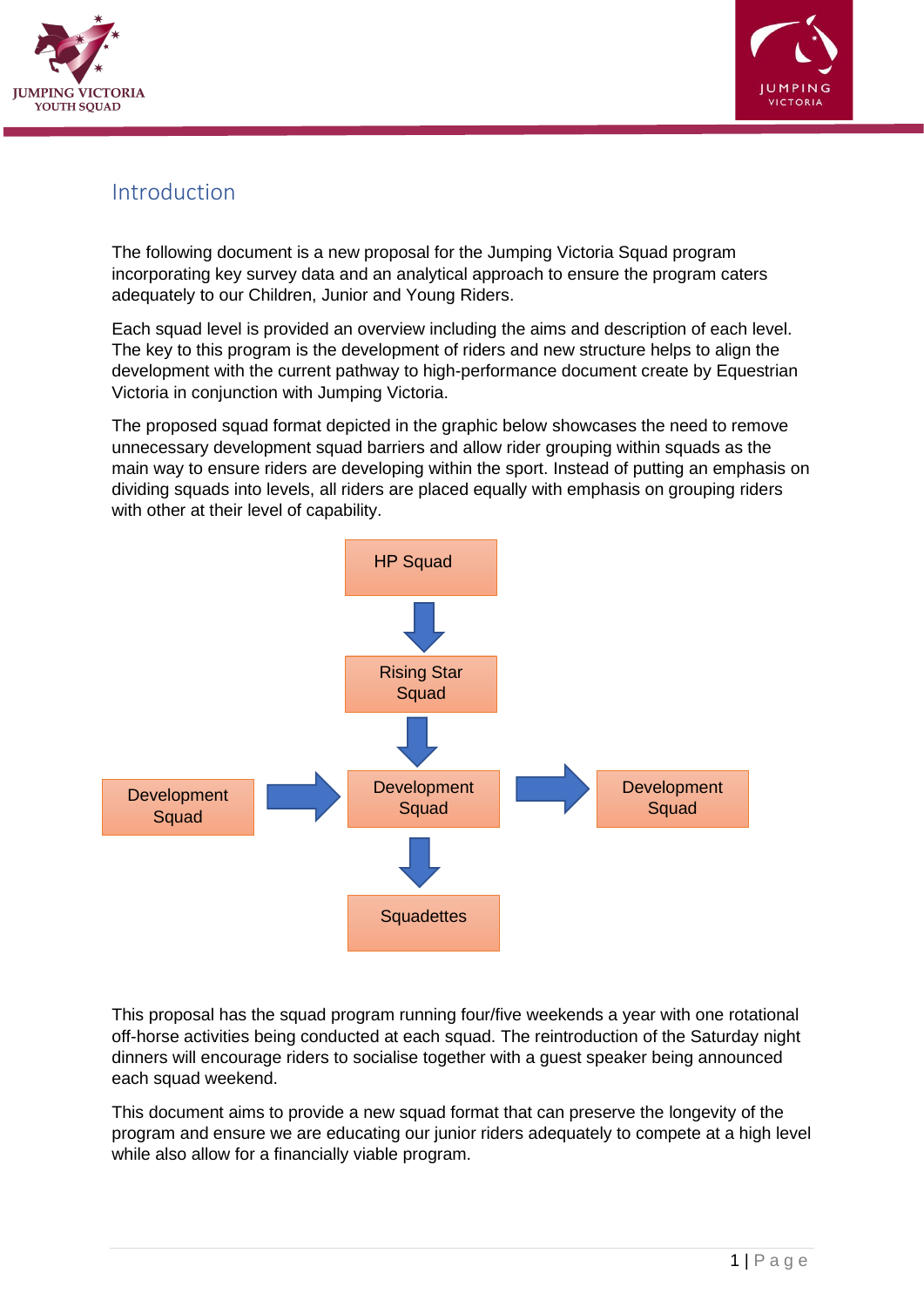



## <span id="page-4-0"></span>Squad Program Overview

It is proposed to introduce a major overhaul of the Children, Junior and Young Rider Jumping Squad program to properly promote and target sport development in our equestrian jumping athletes and coaches.

The squad will provide Jumping Victoria the ability to cater towards our high-performance young rider members. It provides a capability to include the off-horse component of the High Performance Squad in a situation where riders have access to versatile coaching without losing consistency.

#### **Squad Dates (x4)**

- Squads to spread over four/five separate weekends across the year
- Squad dates are expected to be run on weekend where no other events, or one other event is run in Victoria.
- All squads are open to the members with all members expected to attend at least three of the four squads.
- All squads to be conducted in Victoria with Werribee Park National Equestrian Centre being the most used venue

#### <span id="page-4-1"></span>Pathway Approach

#### **Foundational Level: Squadettes**

- Open to any Equestrian Victoria Member 12 years or under.
	- Two sections under squadettes:
		- $\circ$  45cm 60cm
		- $\circ$  60cm 80cm
	- One day Saturday Session 4 times a year.
	- One day Sunday Session 4 times a year
	- Max 6 per group.

#### Format Outline:

- Group Jumping Flat Session AM
- All stop for Lunch (sit down altogether lunch)
- Group Jumping Session PM

#### *User pays*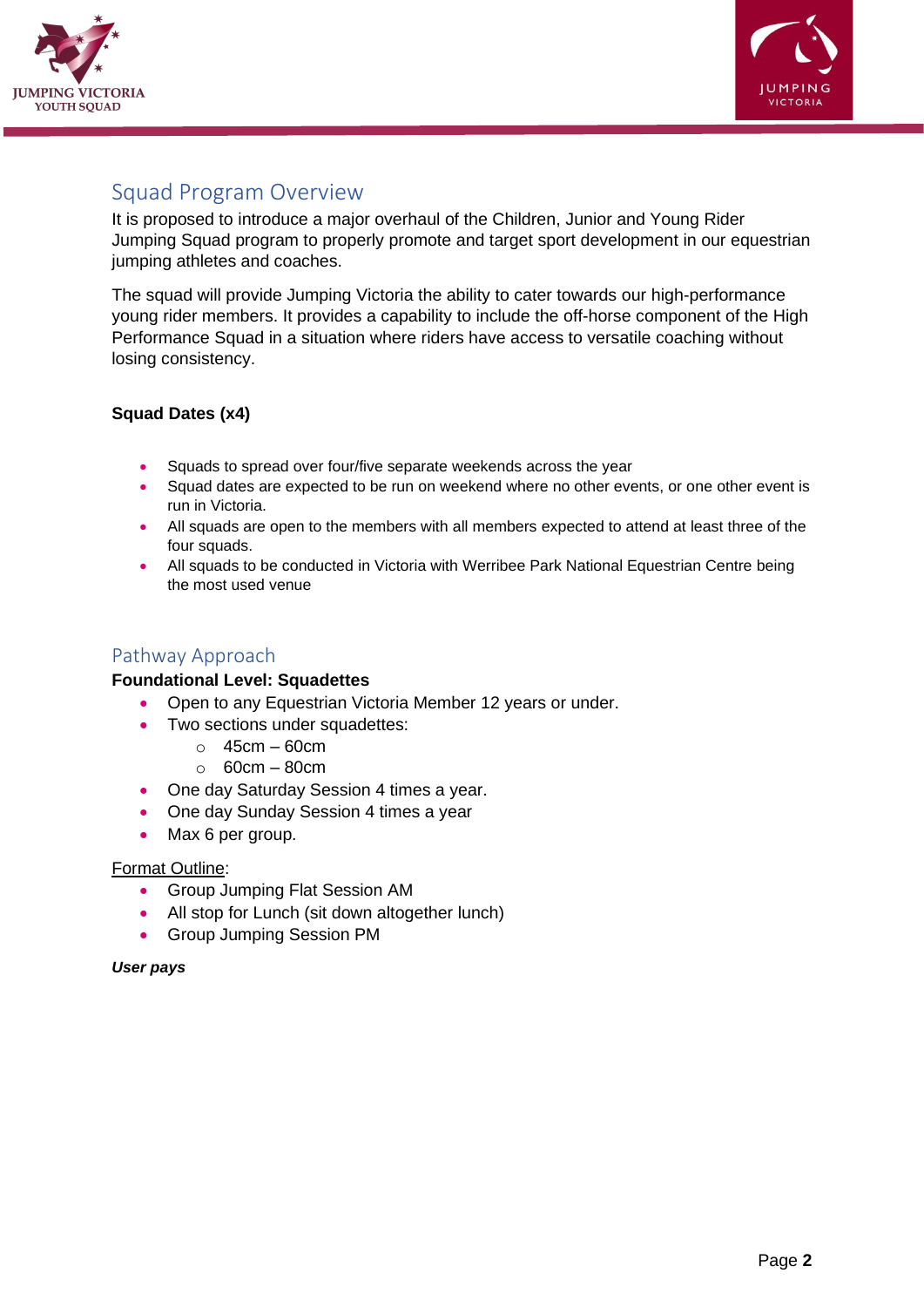



#### **Foundational Level: Development Squads**

- Open to any Equestrian Victoria Member 12 years or over.
	- o Riders under the age of 12 looking to be included in the development squads will need to fill out an additional age exception form which will require them to include performance result qualifications.
	- o The Development squads are separated by coaches.
	- o Children 12-14 years of age
	- o Junior 12-18 years of age
	- o Young Rider 16-21 years of age
- 4 x Weekend Squads
- Max 5 per group.

#### Weekend Format Outline:

*Saturday*

- 2 x Group On-Horse Coaching
- Saturday night dinner/social activity.

*Sunday* 

- 1 x On-Horse Coaching.
- 1 x Group Off Horse Session.

*User pays*

#### **Talent Level: Rising Star Squad**

- Open to Children, Junior and Young Rider Equestrian Victoria Members competing between 1.10m-1.25m performance qualifications at a team selection level.
- 4 Squads
- Only those that meet criteria will be excepted.
- Specific criteria to reach Rising Star Squad.

#### Weekend Format Outline:

*Saturday*

- 2 x group On-Horse Coaching.
- Saturday night dinner/social activity.

#### *Sunday*

- 1 x On-Horse Coaching.
- 1 X Off Horse Education

Second horse, if timetables allows full price.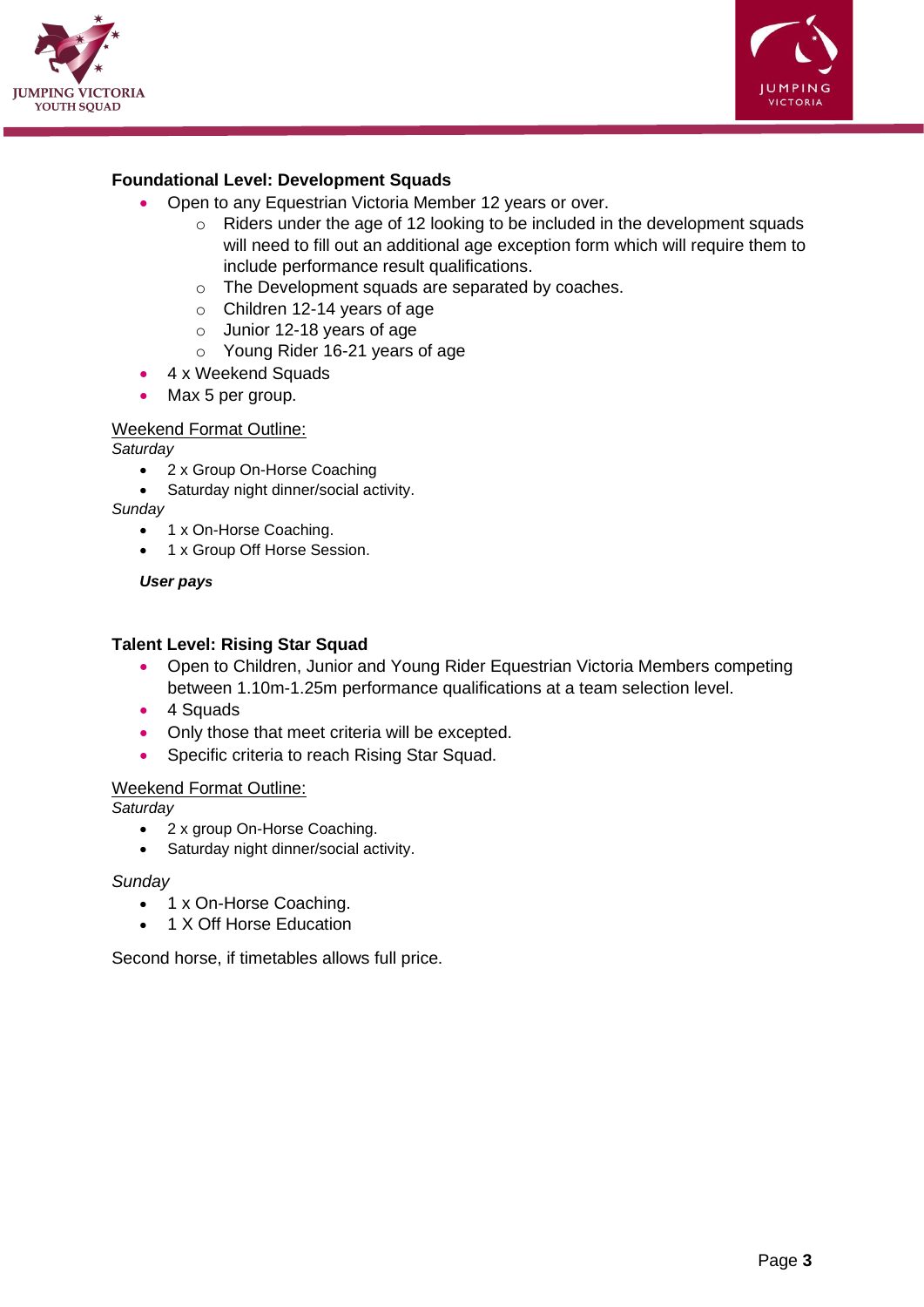



#### **Talent Level: High Performance Squad**

- Open to Children, Junior and Young Rider Equestrian Victoria Members who meet the criteria outlined in this document below.
- Individual Performance Planned Focused
- 4 Squads
- Specific criteria to reach High Performance Squad.
- Rotational coaches

#### Weekend Format Outline:

*Saturday*

- 2 x group On-Horse Coaching
- Saturday night dinner/social activity.

#### *Sunday*

- 1 x On-Horse Coaching.
- 1 X Off Horse Education

Second horse, if timetables allows full price.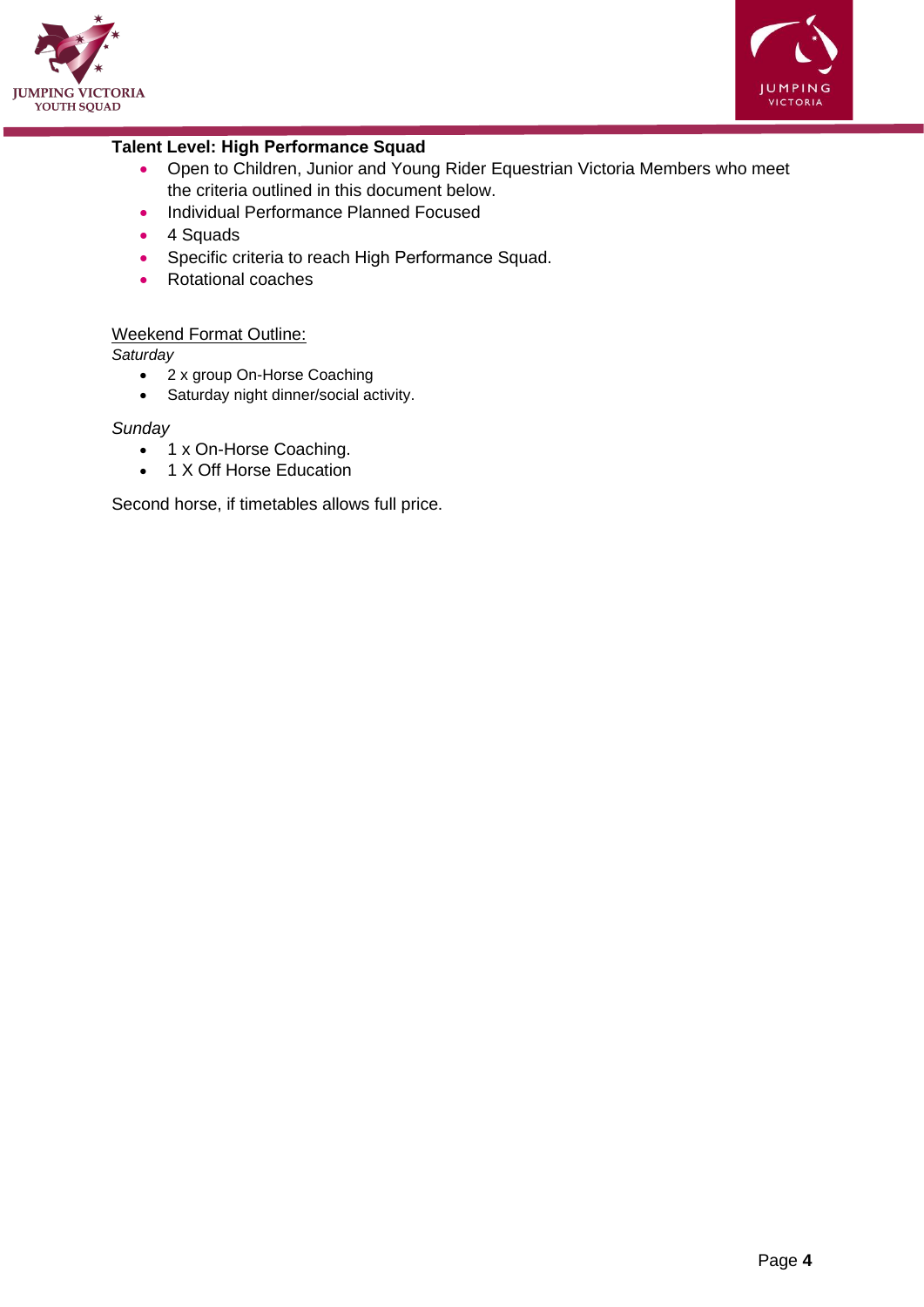



## <span id="page-7-0"></span>Squadettes Overview

Our Squadettes program was first initiated in 2016 is for Equestrian Victoria members 12 years and under. It is designed towards our junior grass-roots riders who are looking for a bit of fun and a pathway into jumping.

The program is generally held on one day with the main aim of being a fun experience focusing on friendship building and introducing the basic fundamental skills for jumping. Our squadettes are taught by quality EA accredited coaches with a passion for introductory jumping techniques.

The training weekends also incorporate introductory equine educational sessions tailored to the squadettes including horse care, how to walk your course, general jumping rules and parts of the horse.

The squadettes have a great social and jumping community spirit for riders and their families.

#### **SQUADETTES AIMS**

- Introduction to riding development skills for jumping.
- Introduction to jumping rules and etiquette.
- Horse welfare and care.
- Riders to join into the jumping community making friends with fellow riders and their families.

#### <span id="page-7-1"></span>Squadettes On-Horse Focus Aims

- Flat work (introduction to poles and grids, getting the right canter lead, how to ride a circle, taking short turns and proper use of the arena on course).
- Riding position correct bad habits
- Jumping Etiquette (pretending to visit the judge, practicing waiting for the bell etc)
- Riding a walked course (afternoon session tied into off- horse how to walk a course).
- How to warm up/cool down a horse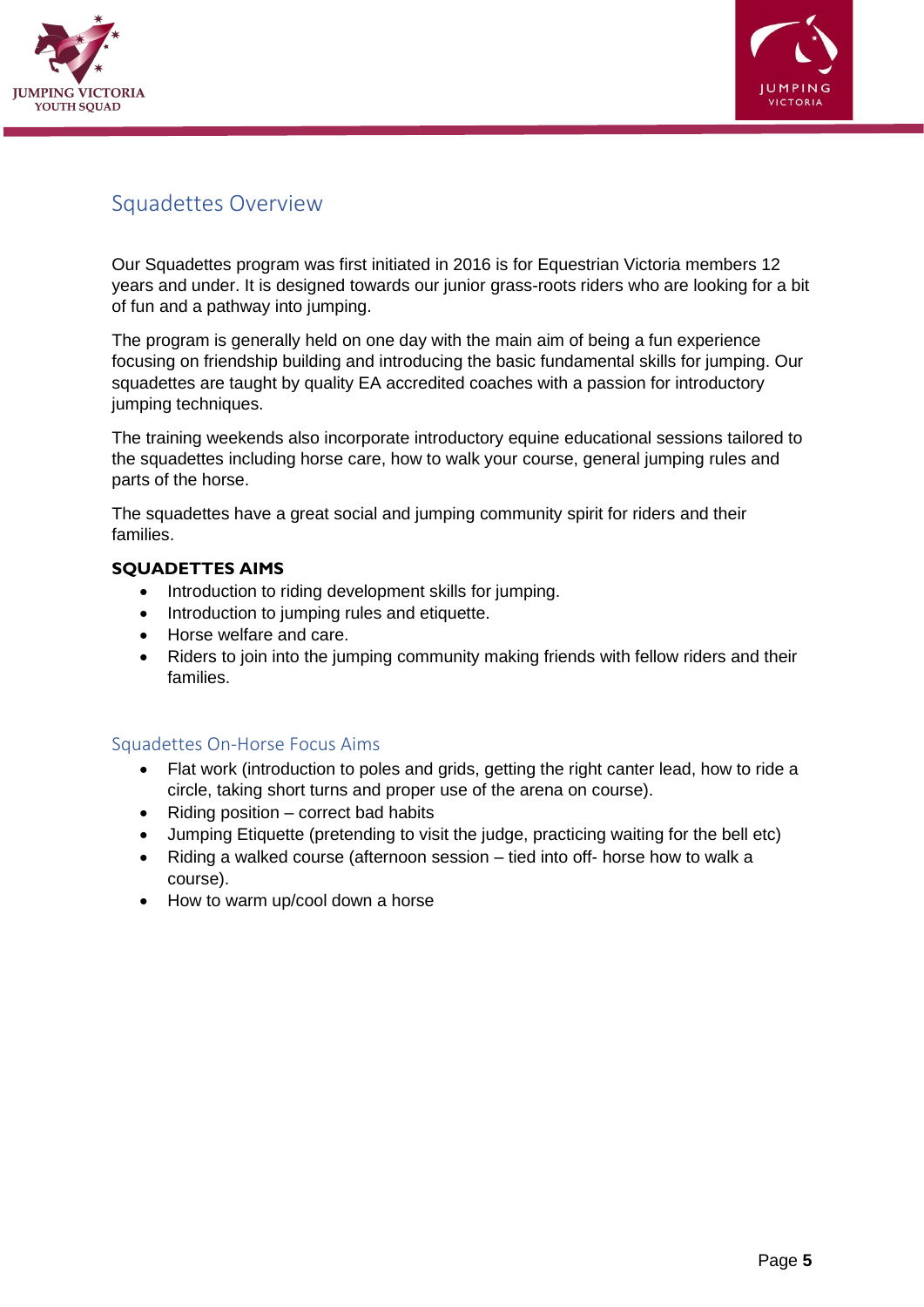



## <span id="page-8-0"></span>Development Squad Overview

Our Talent Development Squad program is for Equestrian Victoria members 21 years and under. It is targeted towards our junior and young rider members who are looking for a pathway into High Performance.

The foundational development squad program is split into different squads with different coaches across the weekends. Riders get to participate in a series of sports development riding lessons with high quality EA accredited coaches, development educational sessions with guest speakers, sports psychology group sessions, physical fitness/strengthening sessions and social sportsmanship activities.

Riders that register for each squad will be placed in a group with other riders of the same ability and development level and will be coached by one of the available coaches that weekend. The riders will be told which coaches are available that weekend before they register for the squad.

The development squad program doesn't just focus on the rider's development on and off the horse but also focuses on community spirit and friendship building.

The program is designed to cater for riders competing at EA events, interschools and PCV level competitions 80cm – 1.15m, who are building experience towards major jumping competitions (e.g. interschool state and nationals, Australian Jumping Championships etc). Riders may possibly be receiving regular coaching, however are less likely to receive coaching support at events.

Riders that participate in our squad program have a history of reaching National, International and Olympic level competitions. It is a great pathway to progress into competing at major state and national jumping competitions.

#### **OVERALL DEVELOPMENT SQUAD AIMS**

- Development of jumping skills.
- Consolidate competition confidence (e.g. warm up approaches, techniques with course walking and course analysis etc).
- Education of jumping etiquette, rules and standards.
- Increase knowledge of horse management in relation to horse care, nutrition, fitness and overall wellbeing of the competition horse.
- Expand jumping connections and strengthen friendships.
- Development of rider physical fitness/strength techniques for equine competition.
- Goal setting for competition and development with coaches.

**PLEASE NOTE:** These aims are to be used when coaches are developing their lesson plans to ensure they are coaching to the appropriate skill set and working towards developing and improving the riders.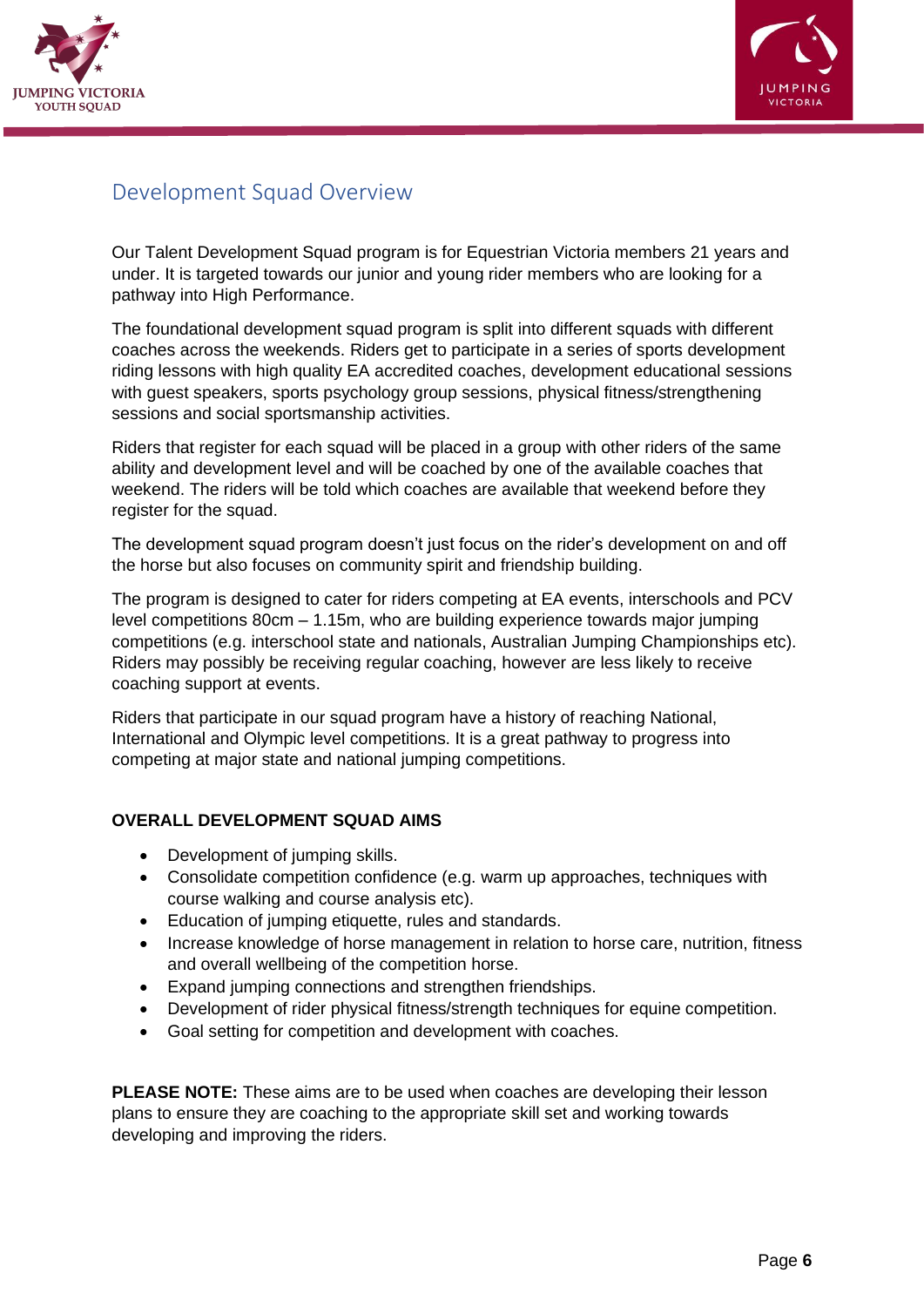



#### <span id="page-9-0"></span>Development On-Horse Focus Aims

**Aim Theme:** Solidifying fundamental of jumping skills and introduction to getting competition ready.

- Re-visiting correct Warm Up approaches at competitions.
- Introduction to course analysis (from the course designers perspective tie in with theory).
- Fundamentals of flat work.
	- o Getting the correct canter leads
	- o Making transitions smoother
	- o Incorporating poles into their flat work exercises
	- o Starting to work with stride adjustments
	- $\circ$  Introduction to grid training.
- Introduction to technical lines/jumps.
	- o How to ride coming on to a double from different jumps and angles/
	- o Introduction to Jump Off Turns
	- o Riding related lines
	- o Approaching planks and triple bars etc
- Introduction into preparation of horses coming into the competition season.
	- o Making sure they are not always jumping but using flat in their training
- Jumping etiquette, rules and standards quiz them while they are riding on different rules about jumping classes, and judges etiquettes etc.
- Gate behaviour at a competition following the draw, when to go into the warm up, avoid difficult horses. Understanding you may have to go early in certain situations etc.
- Riding positions, don't critique a particular style of riding but their a fundamental skills that still need correction, eyes up, heels down, keeping legs on etc.
- Preparation of horses coming into the competition season.
	- o Ensuring riders know how to properly train and get their horse fit before going to a competition.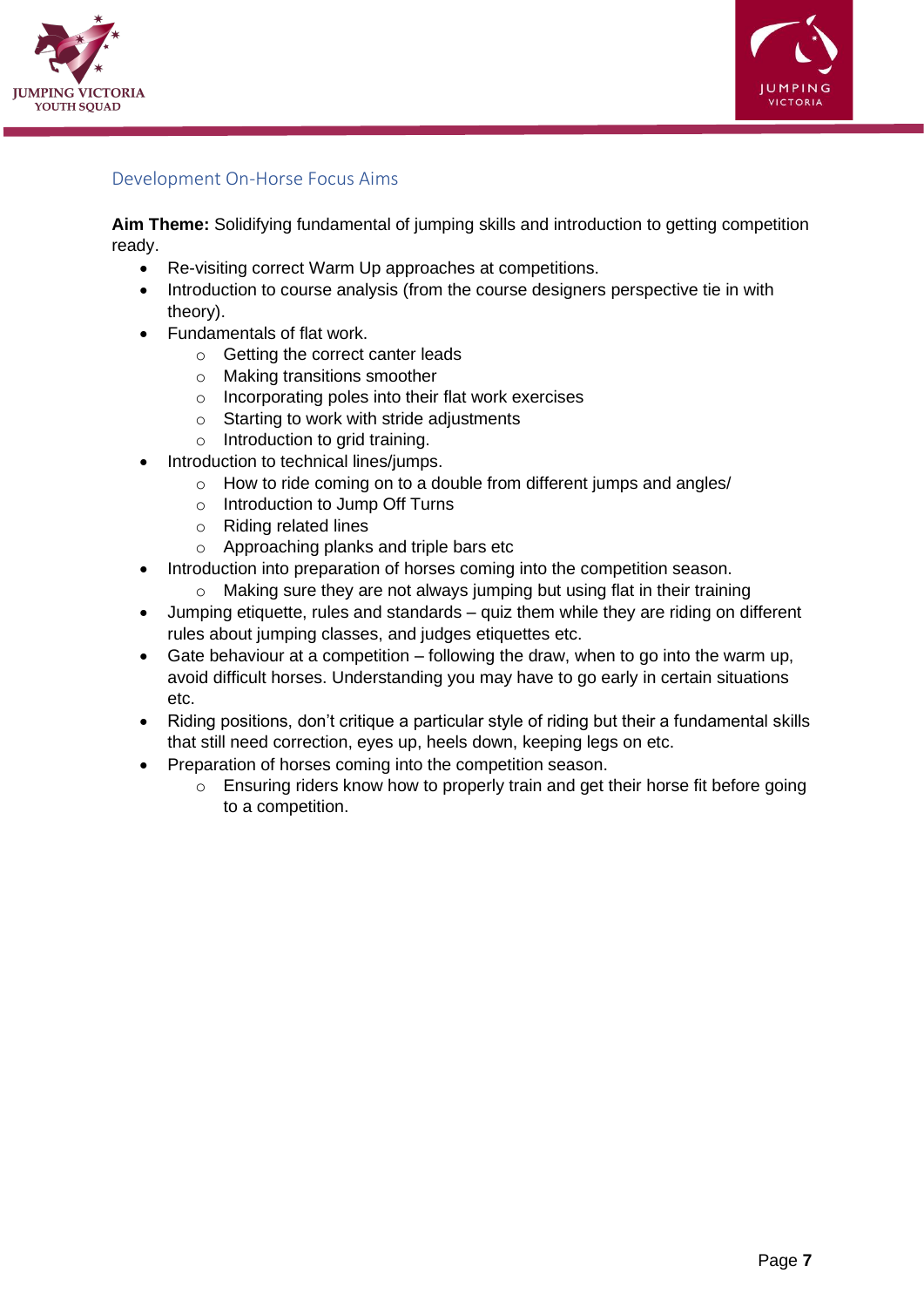



## <span id="page-10-0"></span>Rising Star Squad Overview

Our Rising star squad is a middle level squad for riders who possess a high level of riding ability and are nearly ready to take the next step to enter state teams or have constantly competed at a high level without reaching the necessary criteria for High Performance Squad.

The Rising Star Squad Program focuses more on individual rider success with a series of sports development riding lessons with high quality EA accredited coach, 1 on 2/3 and group sports. This squad with have a more personalised program compared to the Development Squad and have less members in each group. The squad will be capped at those reaching the criteria and will be a smaller group.

The program is designed to cater for riders competing at EA events, level competitions at or above 1.15m in height without reaching High Performance Squad criteria, who have received positive results at major jumping competitions (e.g. state and national Interschool, Victorian Jumping Championships, Australian Jumping Championships etc). Riders may possibly be receiving regular coaching, however, are less likely to receive coaching support at events.

<span id="page-10-1"></span>Riders that participate in our squad program have a history of reaching National, International and Olympic level competitions. It is a great pathway to progress into competing at major state and national jumping competitions.

- Development of jumping skills.
- Rising Starease knowledge of horse management in relation to horse care, nutrition, fitness and overall wellbeing of the competition horse.
	- Expand jumping connections and strengthen friendships.
	- Development of rider physical fitness/strength techniques for equine competition.
	- Goal setting for competition and development with coaches.
	- Improve the preparation and management of horses at major competitions.
	- Enhancement of event psychology for elite riders.
	- Encourage leadership in jumping as ambassadors of the sport to younger riders.

**Aim Theme:** Solidifying fundamental of jumping skills and introduction to getting competition ready.

- Jumping etiquette, rules and standards quiz them while they are riding on different rules about jumping classes, and judges etiquettes etc.
- Gate behaviour at a competition following the draw, when to go into the warm up, avoid difficult horses. Understanding you may have to go early in certain situations etc.
- Riding positions, don't critique a particular style of riding but their a fundamental skills that still need correction, eyes up, heels down, keeping legs on etc.
- Preparation of horses coming into the competition season.
	- $\circ$  Ensuring riders know how to properly train and get their horse fit before going to a competition.
- Preparation of horses at major competitions.
- Fundamentals of flat work (inc grids, poles etc) for jumping focus.
- Course analysis.
- Technical lines
- Professionalism, communication and organisation.
- Self-awareness and reflection on riding behaviour.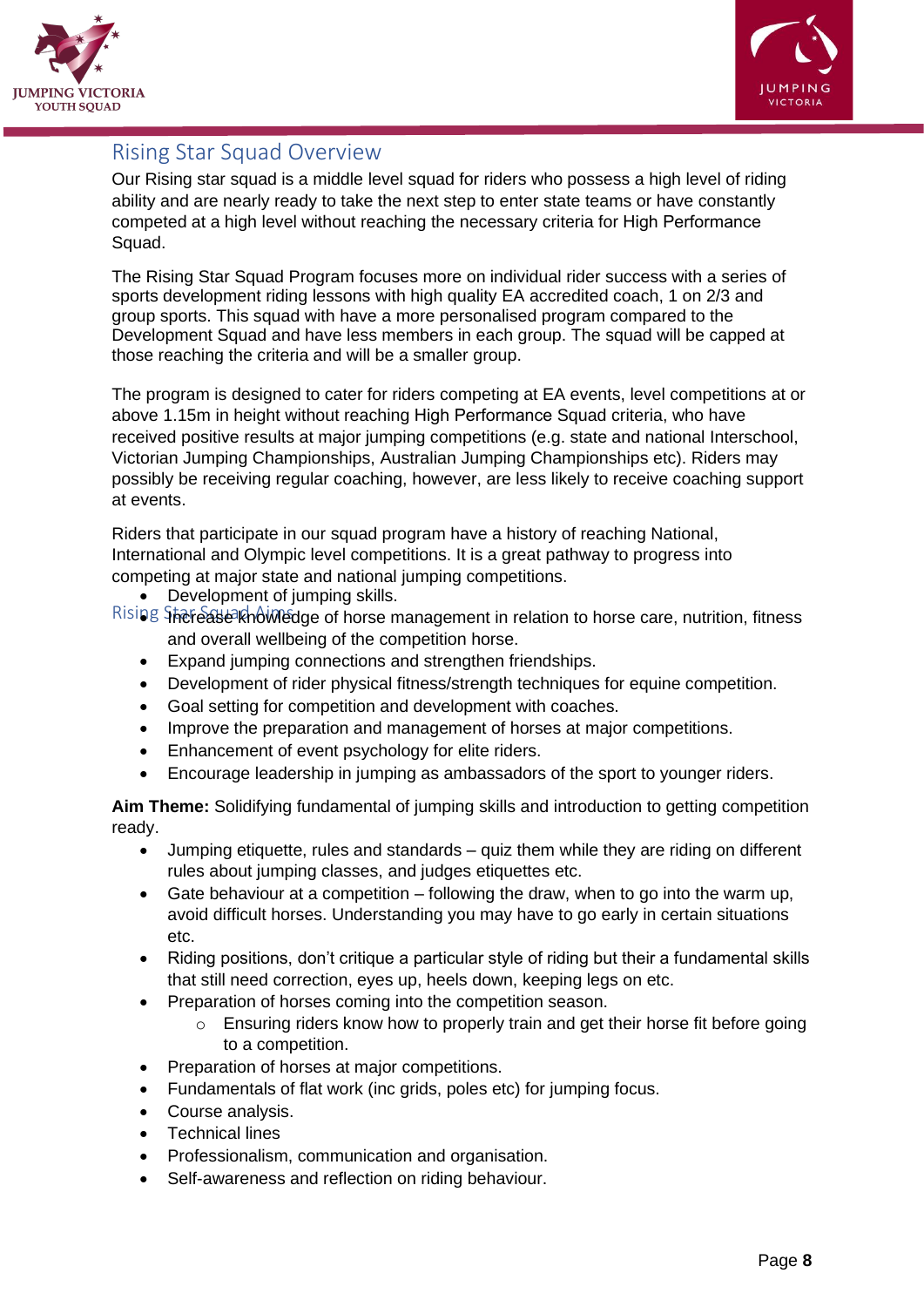



## <span id="page-11-0"></span>High Performance Squad Overview

Our High Performance Squad program is for Equestrian Victoria members 21 years and under who are considered to be the best performing Victorian combinations with Children's, Junior and Young Rider at time of selection. It has a higher focus on High Performance.

The High Performance Squad Program focuses more on individual rider success with a series of sports development riding lessons with high quality EA accredited coach, 1 on 1/2 and group sports psychology sessions, physical fitness/strengthening and nutritional planning, equine analysis, rider and equine individual performance plans, educational sessions with guest speakers and social sportsmanship activities.

The program is designed to cater for riders competing regularly at major jumping competitions across state and national level shows who have likely already established regular instruction and often having event support from their own coach. Riders maybe likely to be managing two or more horses at competition or young horse level.

Riders will be allocated depending on their level such as Children's, Junior or Young Rider and be placed in groups among the same level. The coaching selection for the High Performance Squad would consist of a rotational coach who attends one session per year. The High Performance Squad would then have the option of learning from four different elite coaches as the year progresses.

#### **OVERALL HIGH PERFORMANCE SQUAD AIMS**

- Facilitate state representation at major national events.
- Improve the preparation and management of horses at major competitions.
- Enhancement of event psychology for elite riders.
- Encourage leadership in jumping as ambassadors of the sport to younger riders.
- Develop physical fitness/strength techniques for equine competitions.
- Teaching approach for borrowed horse competitions.

#### <span id="page-11-1"></span>High Performance Squad Aims

- Enhancement and development of riding skills.
- Strategic decision making on course.
- Competition and Season planning.
- Competition review and analysis.
- Teaching approach for borrowed horses.
- Preparation of horses at major competitions.
- Fundamentals of flat work (inc grids, poles etc) for jumping focus.
- Course analysis.
- Technical lines
- Professionalism, communication and organisation.
- Self-awareness and reflection on riding behaviour.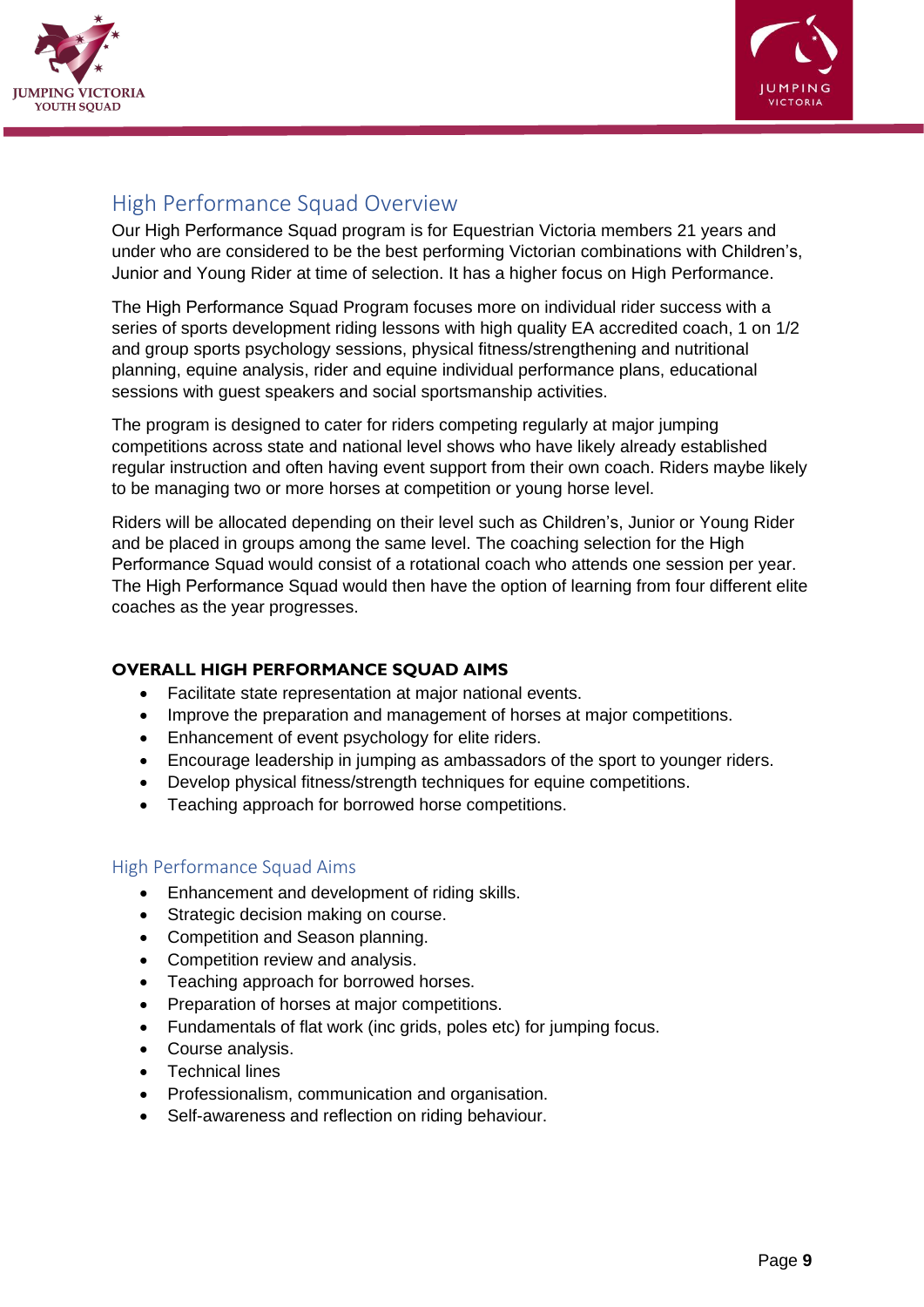



## <span id="page-12-0"></span>Criteria for All Squads

| <b>Performance</b><br><b>Level</b>                                       | <b>Skill Requirement 1</b>                                                                                                                                                                                                                                                                                         | <b>Skill Requirement 2 (If</b><br>numbers require)                                                                                                                                                                                                                                                                             | EA<br><b>Membership</b><br>Level |
|--------------------------------------------------------------------------|--------------------------------------------------------------------------------------------------------------------------------------------------------------------------------------------------------------------------------------------------------------------------------------------------------------------|--------------------------------------------------------------------------------------------------------------------------------------------------------------------------------------------------------------------------------------------------------------------------------------------------------------------------------|----------------------------------|
| <b>Performance</b><br>Level - High<br><b>Performance</b><br><b>Squad</b> | Children: 3 clear rounds in<br>classes at or above 1.15m in<br>height over the previous 24<br>months<br>Junior: 3 clear rounds in classes<br>at or above 1.20m in height over<br>the previous 24 months<br>Young Rider: 3 clear rounds in<br>classes at or above 1.25m in<br>height over the previous 24<br>months | Children: Top 5 placing in<br>an open class at or above<br>1.10m in height over the<br>past 24 months.<br>Junior: Top 5 placing in an<br>open class at or above<br>1.15m in height over the<br>past 24 months.<br>Young Rider: Top 5 placing<br>in an open class at or<br>above 1.20m in height over<br>the previous 24 months | Competitor<br><b>Member</b>      |
| <b>Performance</b><br>Level - Rising<br><b>Star</b>                      | 5 clear rounds in classes at or<br>above 1.15m in height over the<br>previous 24 months                                                                                                                                                                                                                            | Top 10 placing in an open<br>class at or above 1.15m in<br>height over the past 24<br>months                                                                                                                                                                                                                                   | Competitor<br>Member             |
| <b>Performance</b><br>Level-<br><b>Development</b><br><b>Squads</b>      | Competed in 3 classes at or<br>above 80cm in height over the<br>previous 12 months (Exception<br>can apply)                                                                                                                                                                                                        |                                                                                                                                                                                                                                                                                                                                | Participant<br>Member            |
| <b>Performance</b><br>Level-<br><b>Squadettes</b>                        | Open to all riders 12 years and<br>under                                                                                                                                                                                                                                                                           |                                                                                                                                                                                                                                                                                                                                | Participant<br>Member            |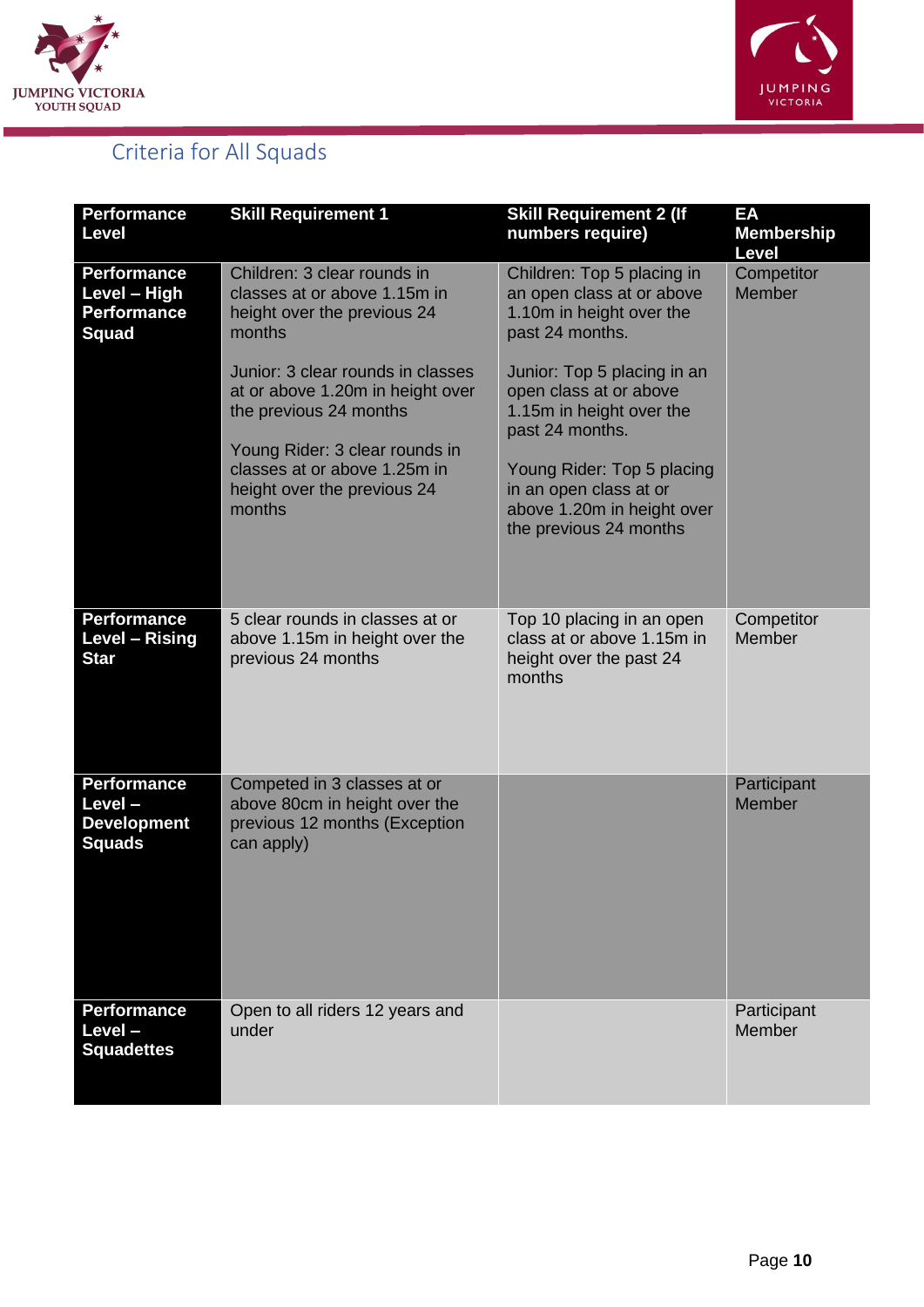



## <span id="page-13-0"></span>Off Horse Activities

#### **ROTATIONAL OFF-HORSE EDUCATIONAL/THEORY SEMINARS DEVELOPMENT SQUADS (These are examples and sessions may vary)**

- Veterinary Education
- Course Builders Guide
- Competition analysis
- Sporting/Equine Career Opportunities
- Psychology Sessions
- Horse Feed Information
- Personal Fitness Classes
- How to be a Jumping Judge
- Social Media Responsibility

One off-horse activity will be set each squad with riders required to attend, the session will be promoted prior to registrations opening.

#### **Veterinary Education**

Hear from prominent vets specialising in horse care to present information on how to best care for your horse. The vet will discuss how to best prepare your horse for a competition and the best post competition care.

#### **Course Builders guide**

Hear from a respected Jumping course designer who will give their perspective on what goes into designer a course for Jumping. This will provide the riders and parents/guardians an insight into how courses are designed and the theories behind certain jump placements. This will provide the riders with a deeper understanding of the process involved and encourage riders to potentially pursue being an official within the sport.

#### **Competition Analysis**

Current and former high-level riders will discuss how they prepare for competitions and how they approach a session. This will include setting goals and objectives for competitions and working through how to achieve this. Sessions on how to support your child or dependant as they progress through the high-performance pathway will also be available.

#### **Sporting/Equine Career Opportunities**

Hear from Marcus Oldham colleges on career opportunities within the Equine industry and how riders can pursue this. We will also hear from Federation University on their renowned Sports Management Course and how to start a career in the sporting industry.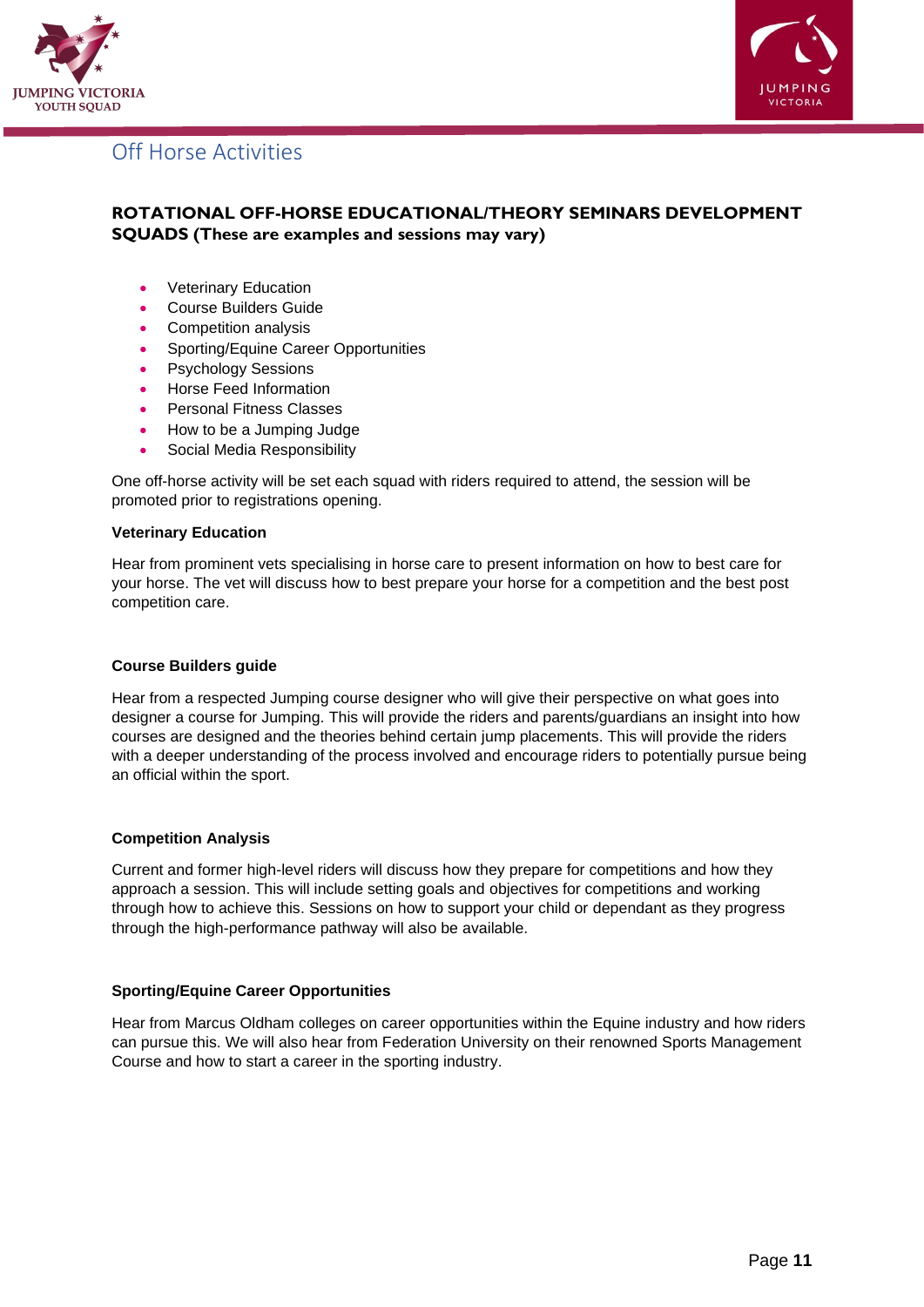



#### **Psychology Sessions**

Renowned Psychologist Christopher Shen will be returning to run his sessions specialising in mental health and resilience. Mr Shen will discuss with athletes the importance of resilience and setting goals for reaching your potential.

#### **Horse Feed Information**

We will hear from prominent horse feed companies on the best products available for your horse and the best prices. The company will explain key feed information to care for your horse.

#### **How to be a Jumping Judge**

A current Jumping official will attend the quad to discuss their role as a judge and what they look for in the ring. The judge will discuss the importance of respecting warm-up arenas and give an insight on how they prepare for their job.

#### **Social Media Responsibility Lessons**

The increased use of social media has led to future athletes needing to be educated on what is right and wrong to post an online forum. We will have Show Pony Graphics attend and discuss the impacts of negative social media posting on an athlete's career and protecting your self-image online. The speaker will also discuss how to best promote yourself to potential sponsor as you progress through your career.

#### <span id="page-14-0"></span>Saturday Night Dinners

All riders will receive free dinner with their weekend or Saturday entry to encourage riders and families to get together on Saturday night and socialise. Family members can purchase dinner tickets through Trybooking for an agreed upon price prior to the squad dinner. Jumping Victoria will organise a guest speaker each squad who will talk through particular topics relevant to the riders and their families. All coaches and facilitators get a free meal.

Meal Options

- Pizza/Garlic Bread and drinks
- Subway rolls/sandwiches and drinks
- BBQ dinner
- Catered meal
- Food van hire

#### <span id="page-14-1"></span>Saturday Night Activities

Saturday night activities will return for 2022 with some exciting new features to include guest speakers, a treasure hunt and trivia night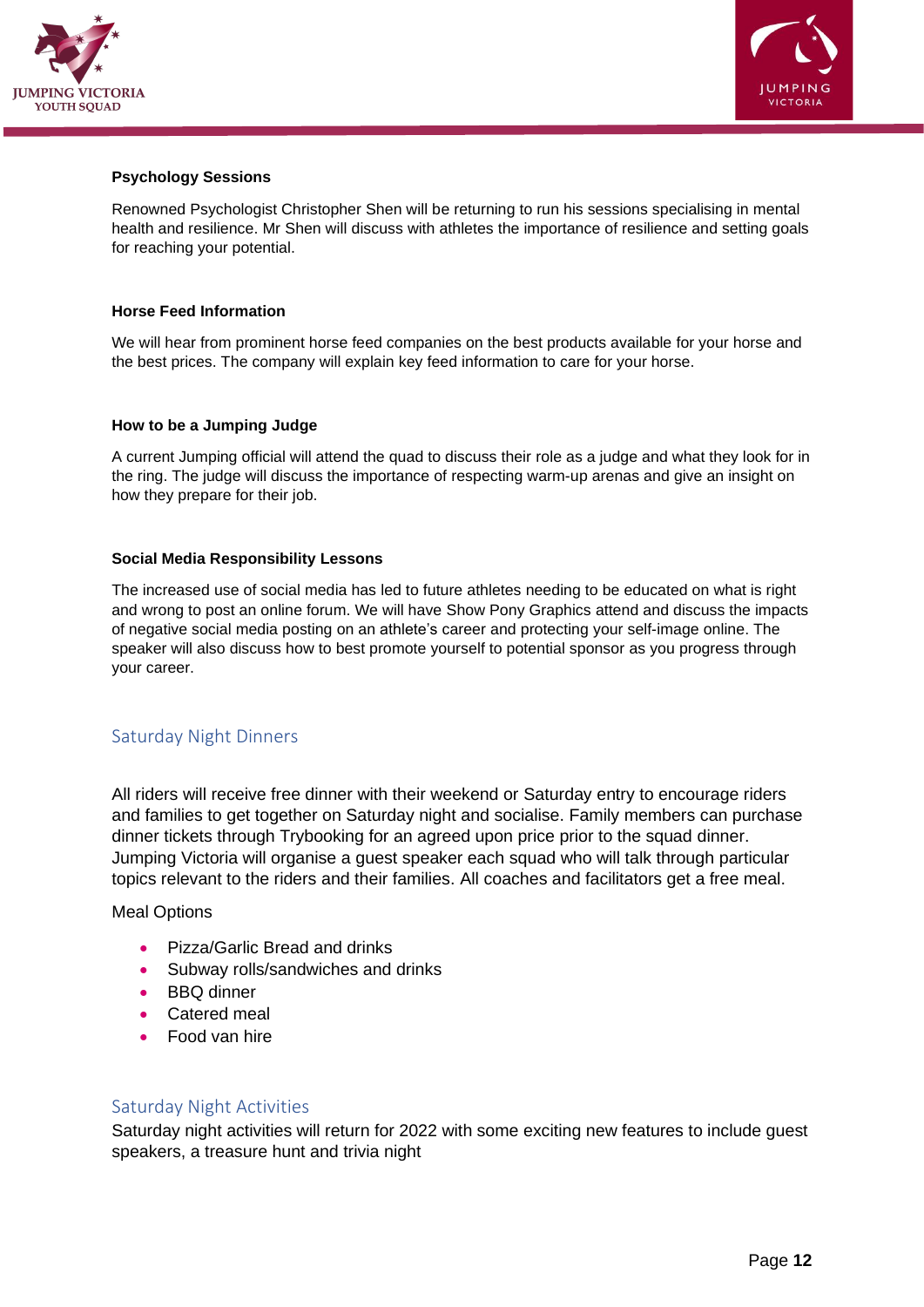



### <span id="page-15-0"></span>Coaching Selection

#### **High Performance Squad Coaches**

- Brook Dobbin
- Frida Lindgren
- Paul Brent
- Phillip Lever

Advanced Squad Coach

Adam Prime

Development Squad Coaches

- Cindy Morrison
- Jervaise Prime
- Tonya Holdsworth-Rose

#### Squadettes Coach

Alysha Harlen

The High Performance Squad will have a different rotational coaching system, each squad weekend will have a different elite level coach who can teach the members a different variety of coaching and education. The ability for coaches to only commit to one or two training weekends a year should appeal to elite level coaches.

The coach selected for the Rising star squad will stay in that position for the year across the four squad weekends.

The three coaches selected for the Development squads will be allocated riders from the various heights within development squad for each individual weekend. The riders won't necessarily get the same coach across each session, opening the rider up to a variety of different coaching styles.

The coach selected for the Squadettes will stay in that position for the year across the four squad weekends.

#### <span id="page-15-1"></span>*Coaches need to be EA accredited and must be able to provide coaching insurance.*